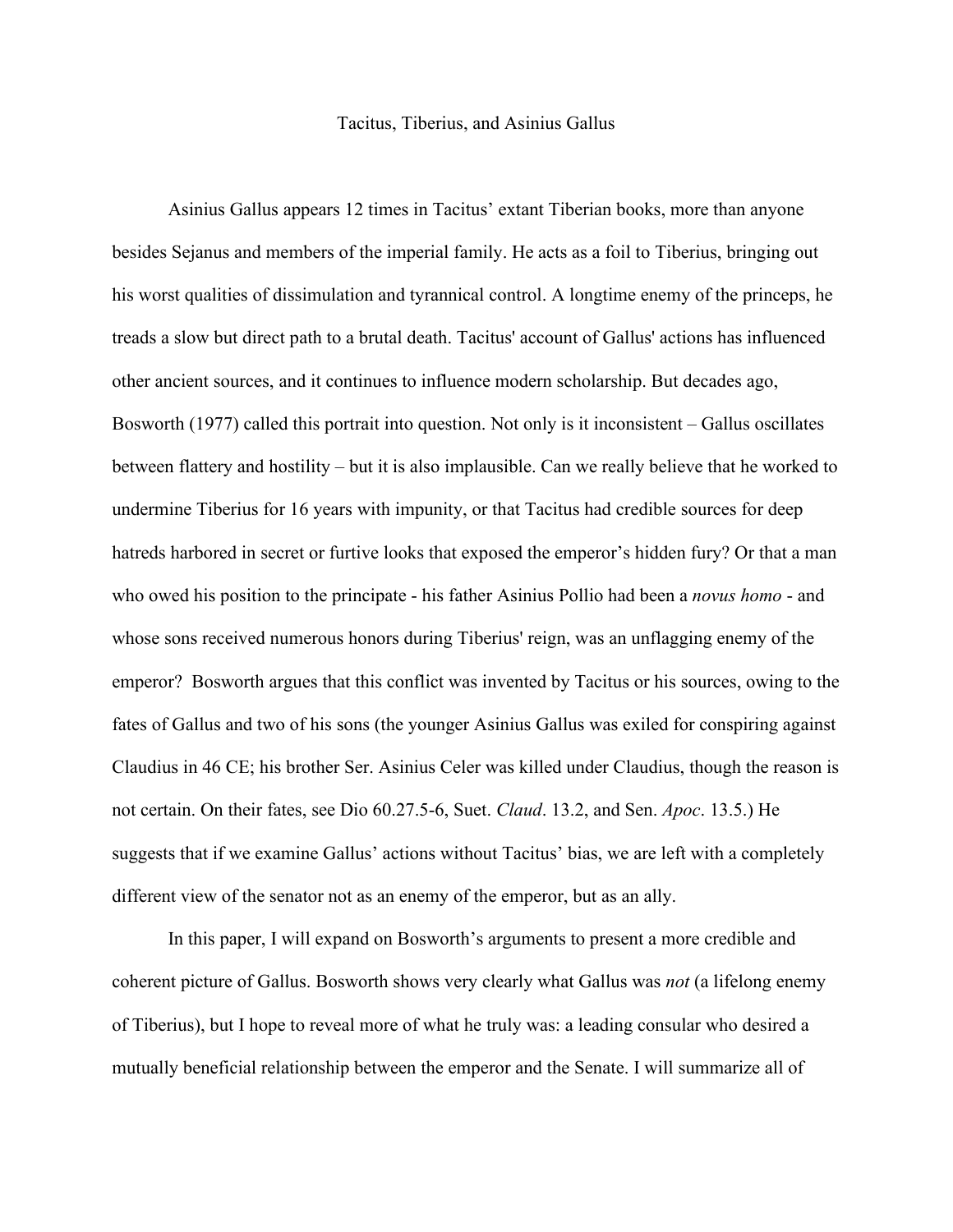Gallus' recorded actions but will select a few for closer attention: Tiberius' accession to power in 14 CE (Tac. *Ann*. 1.12.2; I will rely on the arguments of A. J. Woodman (1998) and A. Pettinger (2012) for this section), the controversy in 15 CE over punishing actors who abused magistrates (Tac. *Ann*. 1.77.3), the debate over sumptuary legislation in 16 CE (Tac. *Ann*. 2.33.4), and the question in the same year of whether to suspend senatorial business in Tiberius' absence (Tac. *Ann*. 2.35.2). I will also examine the circumstances of Gallus' imprisonment in 30 CE and his death three years later. The portion of Tacitus' *Annals* dealing with his imprisonment is lost, but the story can be found in Cassius Dio's *Histories* (Cass. Dio 58.3.1-3 in Xiph. and *EV* Dio 191).

I will disagree with Bosworth on one key point: there is no need to assume that Gallus and Tiberius were in league, and that Gallus proposed outrageous ideas in the Senate just so that Tiberius would have the opportunity to turn them down. I will argue, instead, that Gallus' proposals were reasonable and sincere anticipations of the Senate's and the emperor's needs, and that when Tiberius rejected them, there were other explanations besides either a conflict or compact between the two men. And I will help to elucidate Gallus' downfall. The standard view is that this had been approaching for years. There is truth to this, but not in the way most scholars understand it. It was not a matter of the sudden flare-up of a rage that had long smoldered in Tiberius. Instead, it was a consequence of Gallus' longtime effort to lift himself and the Senate up through a close connection to the emperor. He had succeeded in this for many years, but by 30 CE circumstances had changed: Tiberius was no longer in Rome, and Gallus made the fatal (though understandable) error of seeking closer ties with the nearest source of power - Sejanus. For the role of Sejanus in Tiberius' principate, I will rely heavily on the work of A. Birley (2007), E. Champlin (2012), and E. Köstner (2020).